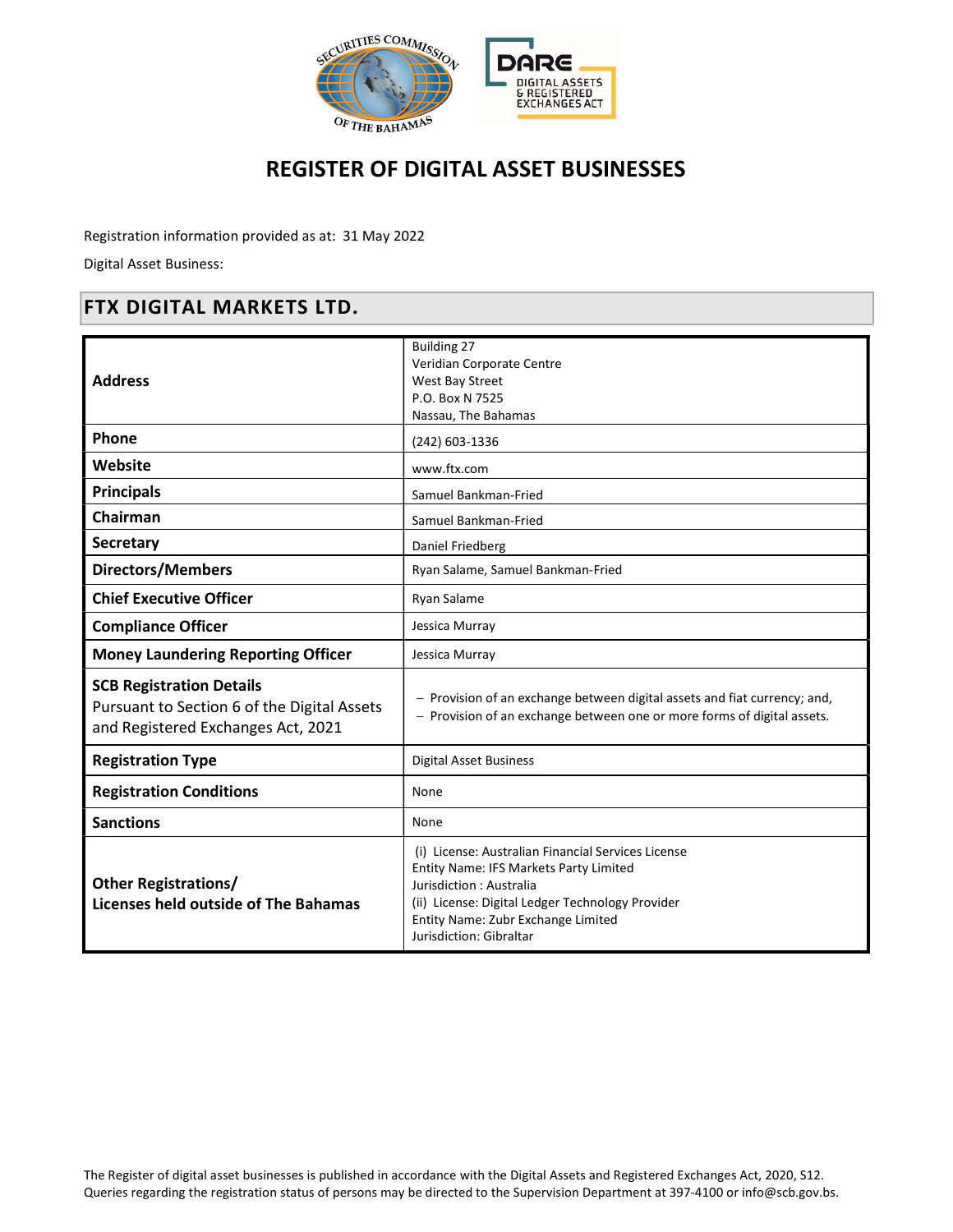

# REGISTER OF DIGITAL ASSET BUSINESSES

Registration information provided as at: 31 May 2022

Digital Asset Business:

#### DELCHAIN LIMITED

|                                                                     | <b>Deltec House</b>                                                                            |
|---------------------------------------------------------------------|------------------------------------------------------------------------------------------------|
| <b>Address</b>                                                      | Lyford Cay<br>Nassau, Bahamas                                                                  |
| Phone                                                               |                                                                                                |
|                                                                     | (242) 302-4126                                                                                 |
| Website                                                             | https://delchain.io/                                                                           |
| <b>Principals</b>                                                   | Jean Chalopin                                                                                  |
| Chairman                                                            | N/A                                                                                            |
| <b>Secretary</b>                                                    | N/A                                                                                            |
|                                                                     | Janvier Chalopin                                                                               |
| <b>Directors/Members</b>                                            | <b>Gregory Pepin</b>                                                                           |
|                                                                     | Jean Chalopin                                                                                  |
| <b>Chief Executive Officer</b>                                      | <b>Bruno Macchialli</b>                                                                        |
| <b>Compliance Officer</b>                                           | Shelly Ann Cooke                                                                               |
| <b>Money Laundering Reporting Officer</b>                           | Shelly Ann Cooke                                                                               |
| <b>SCB Registration Details</b>                                     | - Provision of an exchange between digital assets and fiat currency;                           |
| Pursuant to Section 6 of the Digital Assets                         | - Provision of an exchange between one or more forms of digital assets;                        |
| and Registered Exchanges Act, 2021                                  | - Transferring of digital assets; and                                                          |
|                                                                     | - Digital asset service provider                                                               |
| <b>Registration Type</b>                                            | Financial and Corporate Service Provider Approved to Carry On Digital Asset<br><b>Business</b> |
| <b>Registration Conditions</b>                                      | None                                                                                           |
| <b>Sanctions</b>                                                    | None                                                                                           |
| <b>Other Registrations/</b><br>Licenses held outside of The Bahamas | None                                                                                           |